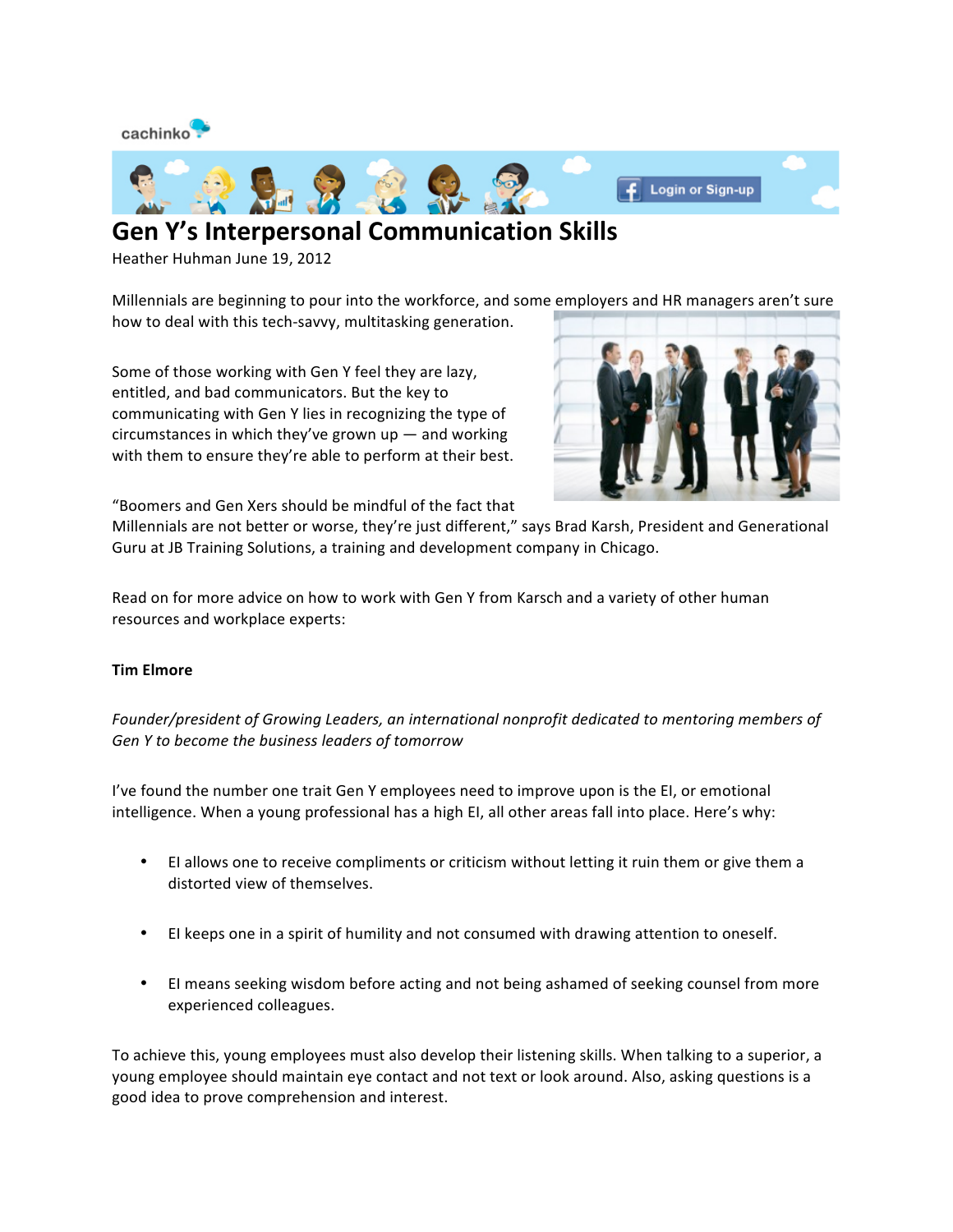## **Buddy Hobart**

Author of "Gen Y Now" and owner of a consulting business that allows him to consult and speak on the *issues facing multiple generations in the workplace* 

After all of my research, I have become an advocate for Gen Y—and as a boomer myself, that makes me rare.

If employers want to ensure Millennials will embody good work habits and communication, HR departments will need to include additional guidelines during the onboarding process. Things like timeliness, dress, gadget rules, texting, and Internet use should be addressed. Gen Y tends to feel it's okay to do something until told otherwise, but they'll follow the rules once they're addressed—hence, setting expectations up-front is key.

Additionally, Gen Y likes to know why the rules exist. If a rule makes sense, Gen Y is fine with following it, but they won't be satisfied with authoritative answers such as "because" or "it's always been that way." Let them know why you want something done a certain way, or why you want it to be done at all, and they'll be less likely to drag their feet throughout the process.

## **Brad Karsh**

*President and Generational Guru at JB Training Solutions, a training and development company in Chicago* 

HR managers should do a few things to allow Gen Y to thrive:

- Provide feedback, early and often. Millennials want to learn, grow, and develop. Unlike boomers, they will not benefit from only an annual review. They expect to be given constructive feedback on a daily basis. Be open, honest and direct and meet face-to-face. Share your management philosophy and style.
- Give them structure. Unlike boomers and X'ers, Millennials want to be told exactly what to do. For their entire lives, their days have been structured while parents, teachers, tutors, nannies, and coaches have told them exactly what to do. In the workplace, they struggle with taking initiative and prioritizing. You don't have to give them a step-by-step action plan for each of their tasks, but do schedule "check points" for their assignments, and make time to answer their questions.
- **Offer flexibility.** Millennials value a parallel life, and the work-life balance is incredibly important. They are digital natives who believe technology allows work to be done anytime, anywhere. Consider flexible work hours and trust them to work from home on a case-by-case basis.